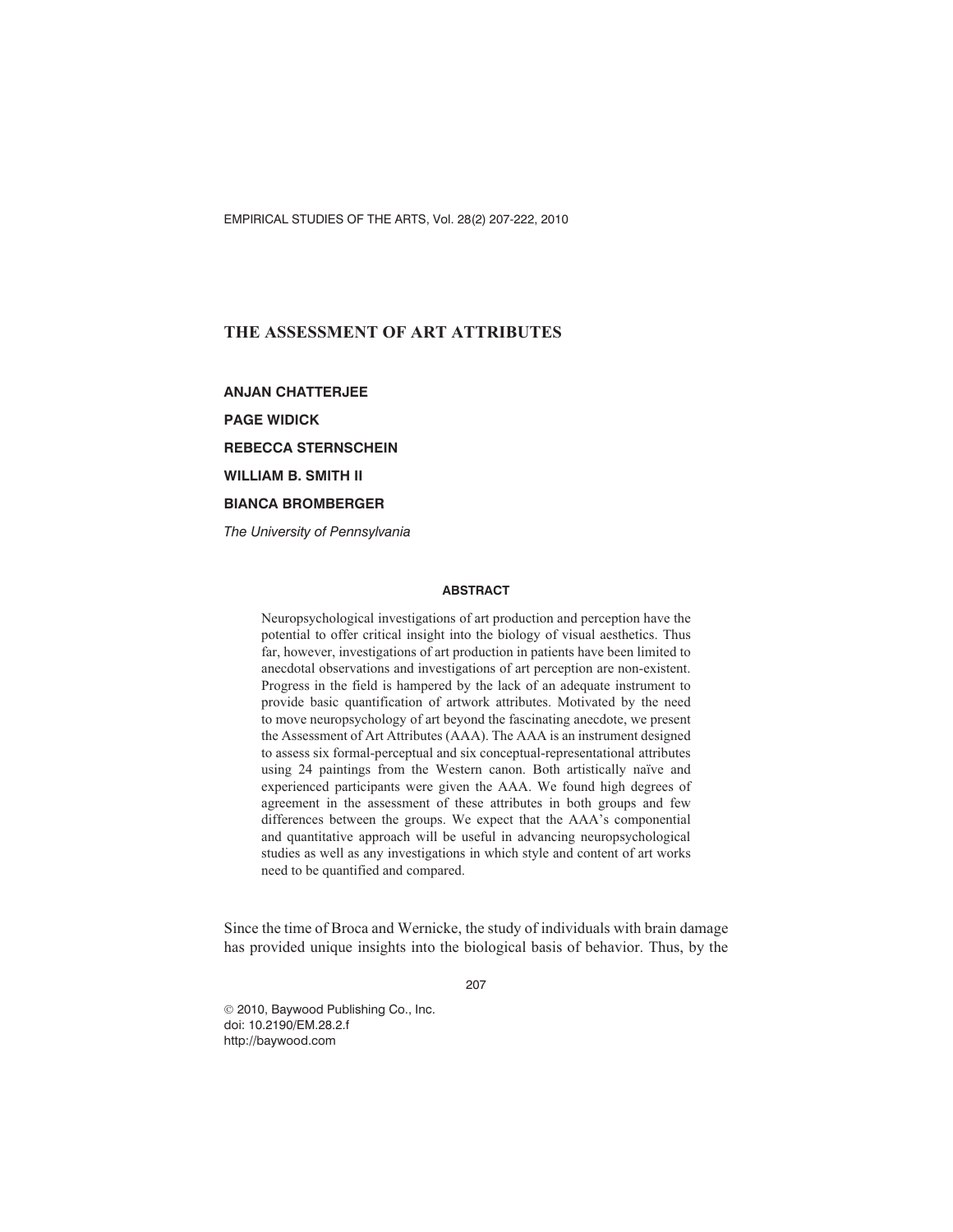early 20th century much about language, vision, emotion, and motor control had been learned from careful observations of patients. The question we raise, a century later, is: Can neuropsychological studies provide insight into the biology of art? In this article, we identify the kinds of problems facing such a research program. We then introduce the Assessment of Art Attributes (AAA). We believe this instrument offers a partial solution to the problems we identify. We conclude with a discussion of the merits, possible uses as well as the limits of the approach that we are advocating.

Artists with brain damage and visual-spatial disturbances express their deficits in their artwork (Bogousslavsky, 2005; Bogousslavsky & Boller, 2005; Chatterjee, 20204a, 2004b; Rose, 2006; Zaidel, 2005). Thus, disturbances of visual attention, object recognition, and color processing are all expressed in the work of artists that continue to paint or draw after the onset of their neurological disease (Jung, 1974; Sacks, 1995; Wapner, Judd, & Gardner, 1978). Interestingly, the work of some artists, rather than being diminished by their brain damage, is paradoxically regarded as "improved" (Chatterjee, 2006).

One might expect that the nature of the work produced by artists with brain damage could advance our understanding of brain-behavior relationships in the production of art. Surely, changes in the style and content of this art offers a window into the biology of representational structures and processes used by artists. However, such investigations to date have been rudimentary at best. Most neuropsychological observations of artists remain fascinating anecdotes, catalogues of intriguing phenomena, capped with post-hoc speculations.

In our view, two things are needed for the neuropsychology of art to mature as a science. First, we need an overall framework within which to consider art (Chatterjee, 2004a; Nadal, Munar, Capo, Rosselo, & Cela-Conde, 2008) (for a related model, see Leder, Benno, Andries, & Dorothee, 2004). Like the study of any complex cognitive domain, such as language or attention, artistic perception and production needs to be decomposed into its component parts, so that these components can be examined. For visual art, aspects of visual processing, its emotional and reward links, and decisions about artistic merits would be subsumed in such a framework. Second, we need a way to quantify these components. Without quantitative measures, it would be difficult to assess change in an individual's artwork or test hypotheses with any formal rigor. Other measures of aesthetic sensitivity have been proposed (Child, 1962; Eysenck, 1983). However, these measures take aesthetic sensitivity to be a general attribute and do not examine different possible components of artwork. For example, the Visual Aesthetic Sensitivity Test (VAST) assesses sensitivity to visual harmony in abstract black and white images. Harmony is an attribute most closely related to balance. Thus, the VAST does not permit componential analyses and restricts its assessment to a narrow range of kinds of artwork. Similarly, our own test, the Assessment for Preference for Balance (APB) is a quantifiable tool that assesses sensitivity to balance (Wilson & Chatterjee, 2005), perhaps a critical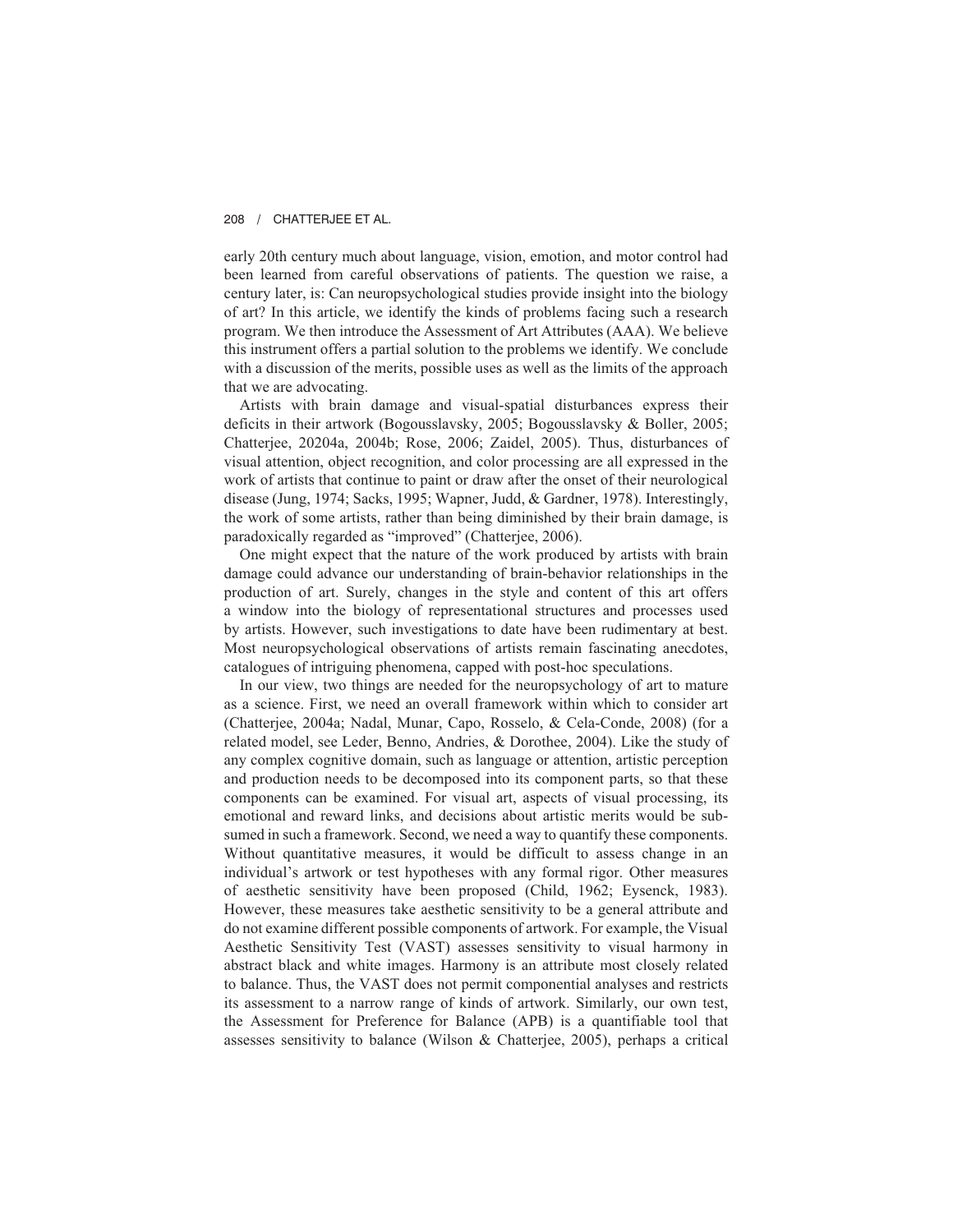feature of aesthetic perception. But the APB does not assess other components of artworks and makes no attempt at being comprehensive.

We designed the AAA with the two needs of componential analysis and quantification in mind. The AAA assesses six formal attributes and six conceptualrepresentational attributes in any piece of visual art. These attributes were selected based on a review of the literature with special consideration to the kinds of attributes thought to have changed in individuals with brain damage. The formal-perceptual attributes correspond to early and intermediate vision (Chatterjee, 2004a). The conceptual-representational attributes correspond to higher/late vision and its contact with other domains like emotional systems. We familiarized each participant on each attribute before they assessed the target paintings. Their assessments were made using a Likert scale, giving quantitative form to these descriptive attributes. The paintings were selected from the Western canon, covering different time periods. Each painting was created by a well known artist, ensuring a reasonable threshold for aesthetic quality. However, the paintings selected were not the artists' most popular works (e.g., Hopper's *Nighthawks*), those that might be familiar to even artistically naïve participants.

In trying to understand the way the AAA might be used, we enrolled both artistically naïve and experienced subjects. Experience with art can certainly influence preferences in art (Cupchik & Gebotys, 1988; Hekkert & van Wieringen, 1996a). For example, naïve people rarely enjoy structural aspects of art in the same way that artistically experienced people do (Augustin & Leder, 2006; Hekkert & van Wieringen, 1996b). What is less clear is whether art experience changes how one perceives art. Eye movement studies find that people with art experience gaze differently at artworks (Nodine, Locher, & Krupinski, 1993) presumably because of a greater sensitivity to underlying compositional structure. Such results generate the hypothesis that art experience alters the perception of art and that the AAA could capture these differences.

While our motivation in developing the AAA is to create an instrument to advance the neuropsychology of art, nothing about the AAA confines its use to neuropsychological studies. It is simply an instrument that allows one to quantify attributes of a given work of art and can be used to assess differences of any kind. For example, one could use such an instrument to assess differences in artwork across different cultures, or different time periods within a culture or to chart the evolution of artistic styles over time within a single artist.

#### **METHOD**

# **Participants and Screening Questionnaire**

Ninety participants were recruited from the student population at the University of Pennsylvania and all gave informed consent to participate in the study. We constructed a screening questionnaire to ascertain all subjects' art experience (see Table 1). The artistic experiences queried were: classroom experience in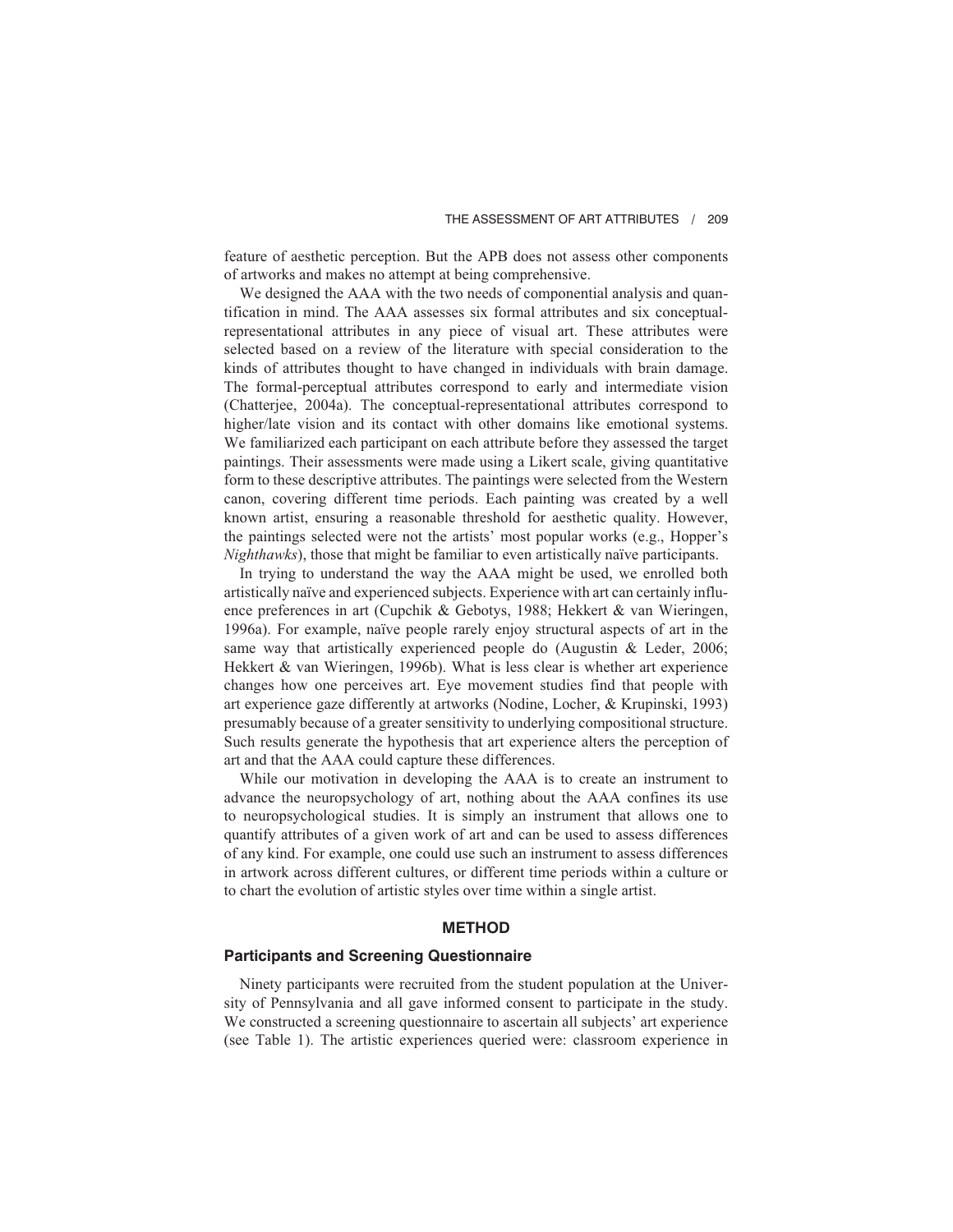|                              |   |                                | Table 1. Art Experience Questionnaire                    |                |          |           |                                                                            |                                                                          |
|------------------------------|---|--------------------------------|----------------------------------------------------------|----------------|----------|-----------|----------------------------------------------------------------------------|--------------------------------------------------------------------------|
| above?                       |   |                                |                                                          |                |          |           | 1. How many studio art classes have you taken at the high school level or  |                                                                          |
| $\Omega$                     | 1 | $\mathcal{P}$                  | 3                                                        | 4              | 5        |           | 6 or above                                                                 |                                                                          |
| above?                       |   |                                |                                                          |                |          |           | 2. How many art history classes have you taken at the high school level or |                                                                          |
| 0                            | 1 | $\overline{2}$                 | 3                                                        | 4              | 5        |           | 6 or above                                                                 |                                                                          |
|                              |   | school level or above?         |                                                          |                |          |           | 3. How many art theory or aesthetics classes have you taken at the high    |                                                                          |
| 0                            | 1 | $\overline{2}$                 | 3                                                        | $\overline{4}$ | 5        |           | 6 or above                                                                 |                                                                          |
| Almost never                 |   | vear                           | 4. On average, you visit art museums about once every:   | 6 months       | 2 months |           | month                                                                      | week                                                                     |
| (0)                          |   | (1)                            | (2)                                                      |                | (3)      |           | (4)                                                                        | (5)                                                                      |
| Almost never                 |   | year                           | 5. On average, you visit art galleries about once every: | 6 months       | 2 months |           | month                                                                      | week                                                                     |
| (0)                          |   | (1)                            | (2)                                                      |                | (3)      |           | (4)                                                                        | (5)                                                                      |
| 0                            | 1 | $\mathcal{P}$                  | 3                                                        | 4              | 5        | 6 or more | 6. In the average week how many hours do you spend making visual art?      |                                                                          |
|                              |   | that is related to visual art? |                                                          |                |          |           |                                                                            | 7. In the average week how many hours do you spend reading a publication |
| 0                            | 1 | 2                              | 3                                                        | 4              | 5        | 6 or more |                                                                            |                                                                          |
| visual art?                  |   |                                |                                                          |                |          |           |                                                                            | 8. In the average week how many hours do you spend each week looking at  |
| 0                            | 1 | 2                              | 3                                                        | 4              | 5        | 6 or more |                                                                            |                                                                          |
| 9. What is your gender?<br>M | F |                                |                                                          |                |          |           |                                                                            |                                                                          |
| 10. What is your age?        |   |                                |                                                          |                |          |           |                                                                            |                                                                          |
|                              |   |                                |                                                          |                |          |           | 11. What is the highest level of education that you have completed?        |                                                                          |

 $\overline{\phantom{a}1}$  ,  $\overline{\phantom{a}1}$  ,  $\overline{\phantom{a}1}$  ,  $\overline{\phantom{a}1}$  ,  $\overline{\phantom{a}1}$  ,  $\overline{\phantom{a}1}$  ,  $\overline{\phantom{a}1}$  ,  $\overline{\phantom{a}1}$  ,  $\overline{\phantom{a}1}$  ,  $\overline{\phantom{a}1}$  ,  $\overline{\phantom{a}1}$  ,  $\overline{\phantom{a}1}$  ,  $\overline{\phantom{a}1}$  ,  $\overline{\phantom{a}1}$ 

Table 1. Art Experience Questionnaire

12. Do you have any visual impairments?

 $\overline{\phantom{a}}$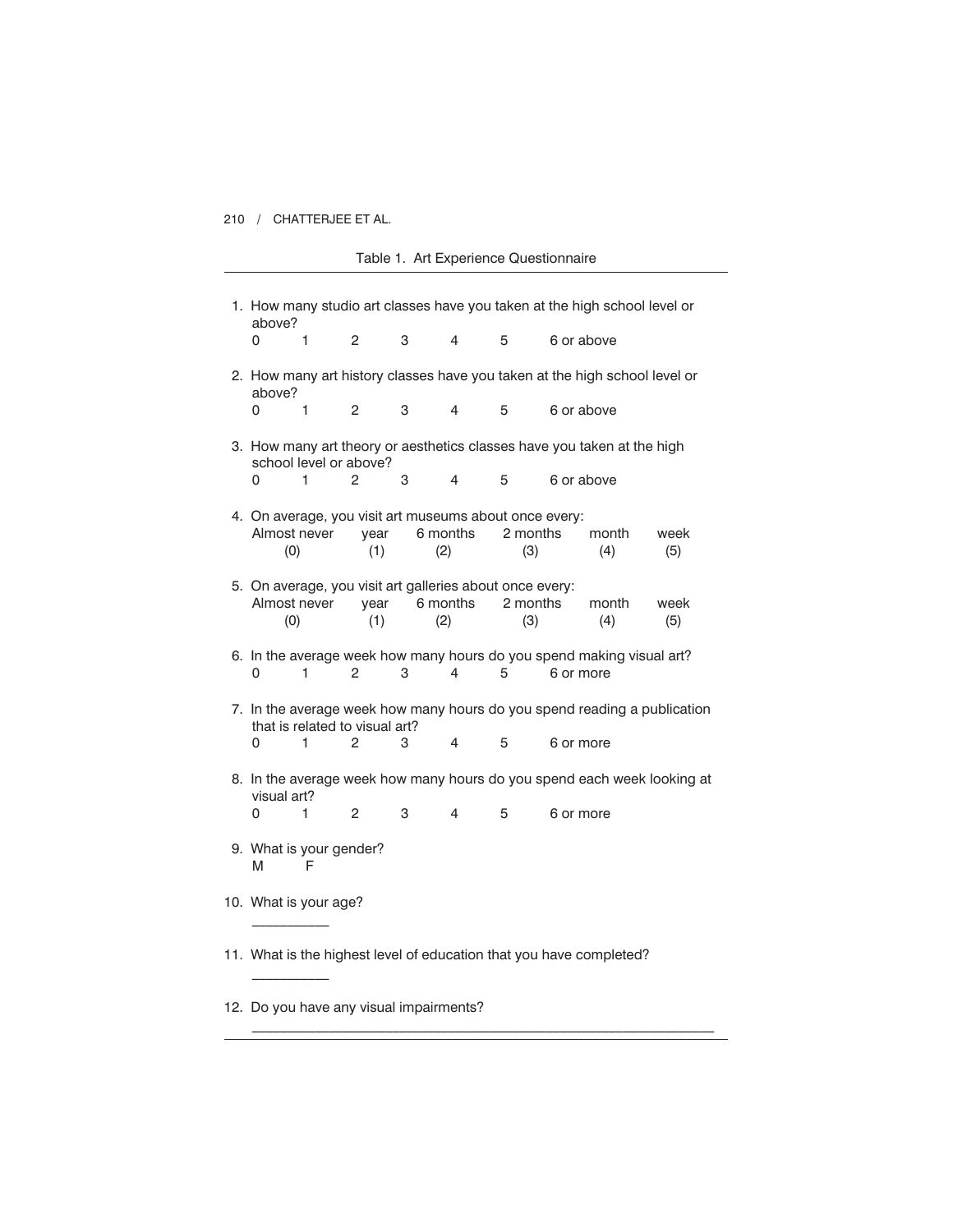studio art, art history, art theory, and aesthetics, approximate frequency of visits to museums and galleries, and average weekly time committed to making, reading about, and looking at art. Based on the screening questionnaire, 60 participants (average age 21.4 years, 37 men, 23 women) were considered artistically-naïve; while 30 subjects (average age 24.9 years, 4 men, 26 women) were considered artistically experienced. The artistically experienced participants were drawn primarily from the art and art history departments.

The naïve and experienced groups differed significantly from each other (Table 2) in their art experience based on our screening questionnaire (6.07 vs. 27.45,  $t(88) = 19.29$ ,  $p < 0.005$ ). While there is no principled way to establish a categorical cut-off for experience, based on these distributions, we suggest that people with scores of 0 to 14 be considered artistically naïve, and those with scores greater than 14 be considered artistically experienced. We note that our participants did not include people with deep artistic experience like mature professional artists, art critics or museum curators.

# **Stimuli**

We used images of actual works of art as probe stimuli. All 24 paintings were from the Western canon produced by recognized artists; the artists and titles are listed in Table 3. Images were converted into bitmap files and presented using E-Prime Software (Psychological Testing Inc.).

| Category                                 | Naïve group       | Experienced group  |
|------------------------------------------|-------------------|--------------------|
| Studio Art Classes Taken                 | 1.37              | 4.62               |
| Art History Classes Taken                | 0.54              | 4.14               |
| Aesthetics/Theory Classes Taken          | 0.17              | 1.97               |
| Art Museum Visit Frequency               | 1.54              | 3.17               |
| Art Gallery Visit Frequency              | 1.37              | 3.03               |
| Hours/Week Spent Making Art              | 0.25              | 3.31               |
| Hours/Week Reading Artistic Publications | 0.14              | 3.10               |
| Hours/Week Spent Looking at Art          | 0.68              | 4.10               |
| Total                                    | 6.07 $(\pm 3.63)$ | $27.45 (\pm 6.93)$ |

Table 2. Artistically Naïve and Experienced Participants Average Responses to the Art Experience Questionnaire

**Note**: The two groups were significantly different in their level of art experience,  $t(88)$  = 19.29,  $p < 0.005$ .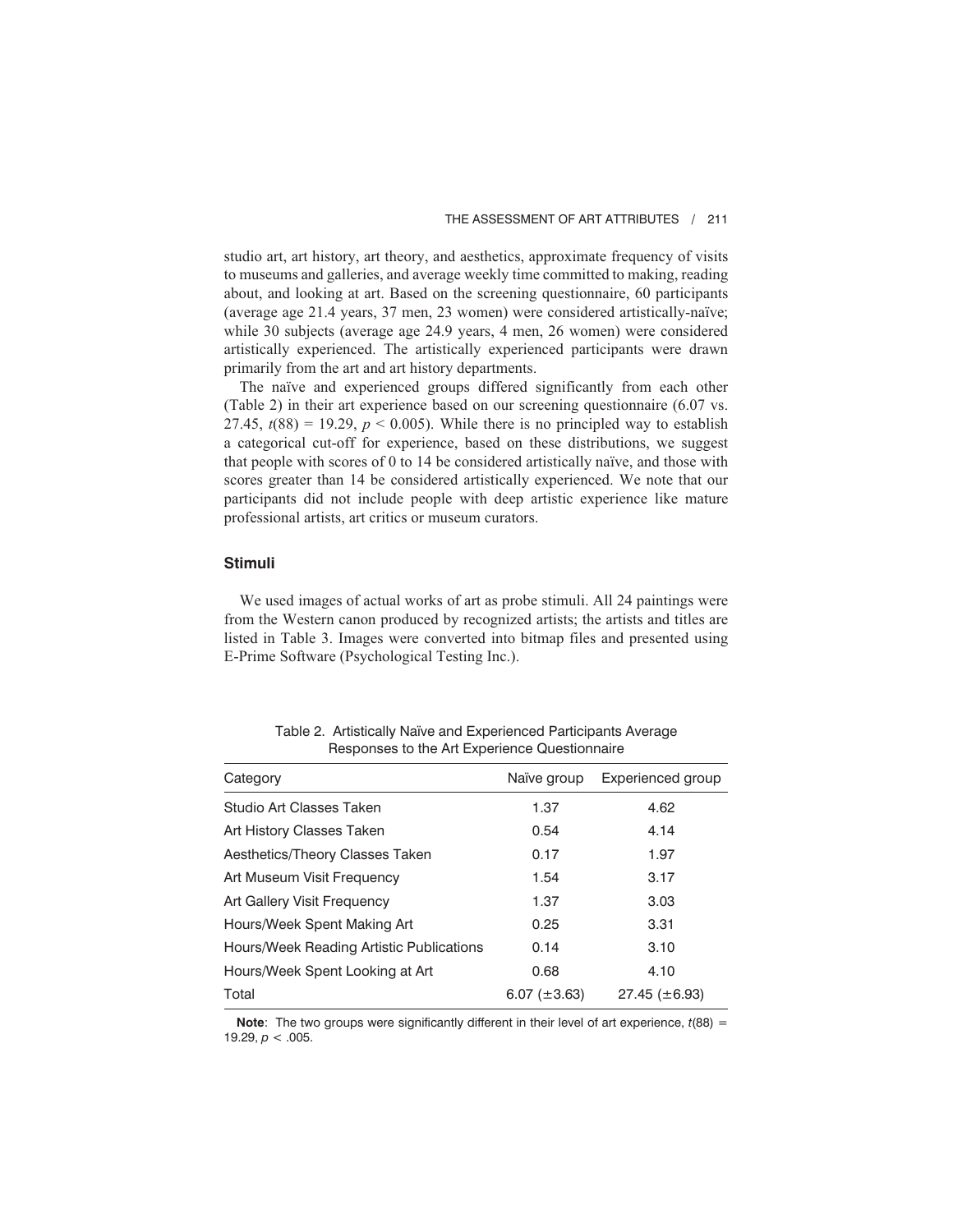|  | Table 3. Paintings Used in AAA |  |  |  |
|--|--------------------------------|--|--|--|
|--|--------------------------------|--|--|--|

| Vermeer, The Letter                               | Holbein, Portrait of<br>Dirk Tybis                             | Hopper, The Gas Station                          |
|---------------------------------------------------|----------------------------------------------------------------|--------------------------------------------------|
| Pollock, Number One                               | Henri, Laughing Child                                          | Garsia, Apocalypse of<br>Saint-Server            |
| Cassatt, Self Portrait                            | Heda, Still Life With<br>Oysters, Rum Glass,<br>and Silver Cup | Brueghel, Netherlandish<br>Proverbs              |
| Kahlo, Two Fridas                                 | Dali, Gala and Tigers                                          | Newman, Eve                                      |
| Cassatt, On the Balcony<br><b>During Carnival</b> | Matisse, The Blue<br>Room                                      | Van Eyck, <i>Man in a</i><br>Turban              |
| Cezanne, Still Life with<br>Kettle                | Rothko, Red and Orange                                         | de Kooning, Woman                                |
| Buoninsegna, Virgin<br>and Child Enthroned        | Picasso, Reclining Nude                                        | Pissaro, Landscape with<br><b>Flooded Fields</b> |
| Dewing, The Piano                                 | Eakins, The Gross Clinic                                       | Matisse, Seated Riffian                          |

## **The AAA Description and Procedure**

The AAA assesses six formal-perceptual attributes and six conceptualrepresentational attributes of a work of art. The formal attributes were: Color temperature (warm-cold), Color saturation (calm-vibrant), Stroke style (controlledloose), Depth (flat-deep), Balance (low-high), and Complexity (simple-complex). The conceptual attributes were: Representational accuracy (less-more), Abstractness (less-more), Realism (less-more), Animacy (less-more), Symbolism (lessmore), and Emotionality (less-more). These are all described in Table 4.

The administration of the AAA involved the following steps. First, subjects were familiarized with an attribute of interest. Each block began with an introductory screen with written instructions followed by a training image with a hand-drawn illustration that depicted examples of the extremes of the relevant art attribute (see example, Figure 1). These hand-drawn illustrations were designed to isolate the relevant attribute. Participants were allowed to ask questions to ensure that they understood the nature of the attribute being queried. Participants then rated each of the 24 paintings presented randomly with respect to the particular attribute (the scale remained on display at the bottom of the screen).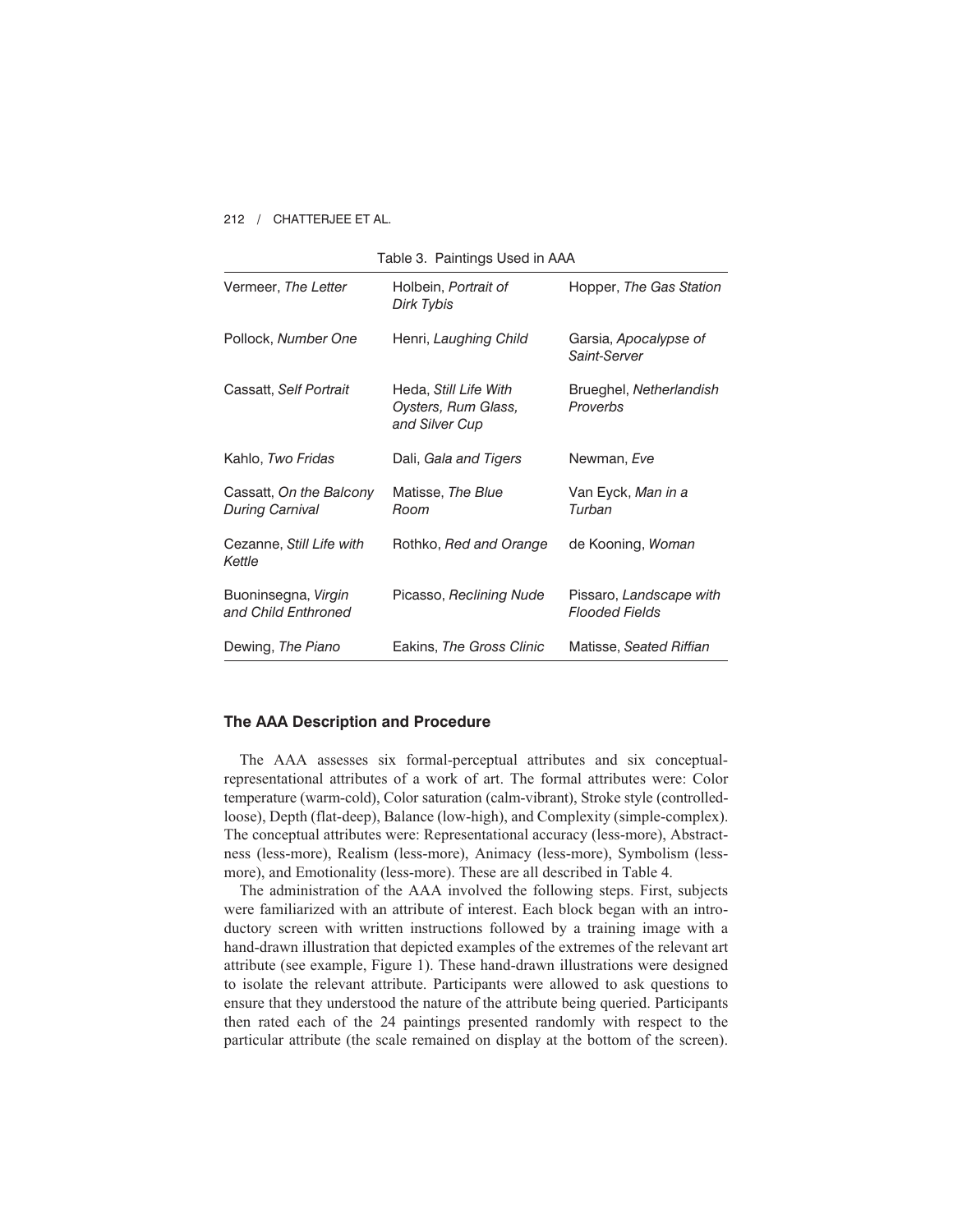## THE ASSESSMENT OF ART ATTRIBUTES / 213

Table 4. Description of 12 Attributes of the AAA

|                                                      | Description                                                                        |
|------------------------------------------------------|------------------------------------------------------------------------------------|
| <b>Formal-Perceptual</b><br><b>Attributes</b>        |                                                                                    |
| <b>Balance</b>                                       | Visual harmony or visual "rightness"                                               |
| Color saturation                                     | Calm (more pastel) or vibrant (brighter) color palate                              |
| Color temperature                                    | Warm (reds, oranges, yellows) or cool (blues,<br>purples) color palate             |
| Depth                                                | Flat (two-dimensional) or depth (sense of three<br>dimensions)                     |
| Complexity                                           | Simpler (contained fewer elements) or more complex                                 |
| <b>Stroke</b>                                        | Loose or tightly controlled brush strokes                                          |
| <b>Content-Representational</b><br><b>Attributes</b> |                                                                                    |
| Abstraction                                          | Abstract or concrete (representational) images                                     |
| Animacy                                              | More or less sense of the objects being alive                                      |
| Emotion                                              | More or less emotional expressivity                                                |
| Realism                                              | Realistic or fantastic images (e.g., horse versus unicorn)                         |
| Objective accuracy                                   | Degree of depictive realism (how much like a<br>photograph)                        |
| Symbolism                                            | Literal or symbolic content (e.g., a set of bones versus<br>skull and cross bones) |

Thus, there were 12 blocks in the task, one for each of the 12 attributes. No time limit was imposed; subjects were allowed to take as long as they liked to read the instructions and respond to the stimuli by rating each on a 5-point Likert scale. The numerical ratings (from 1 to 5) by the participants were recorded automatically.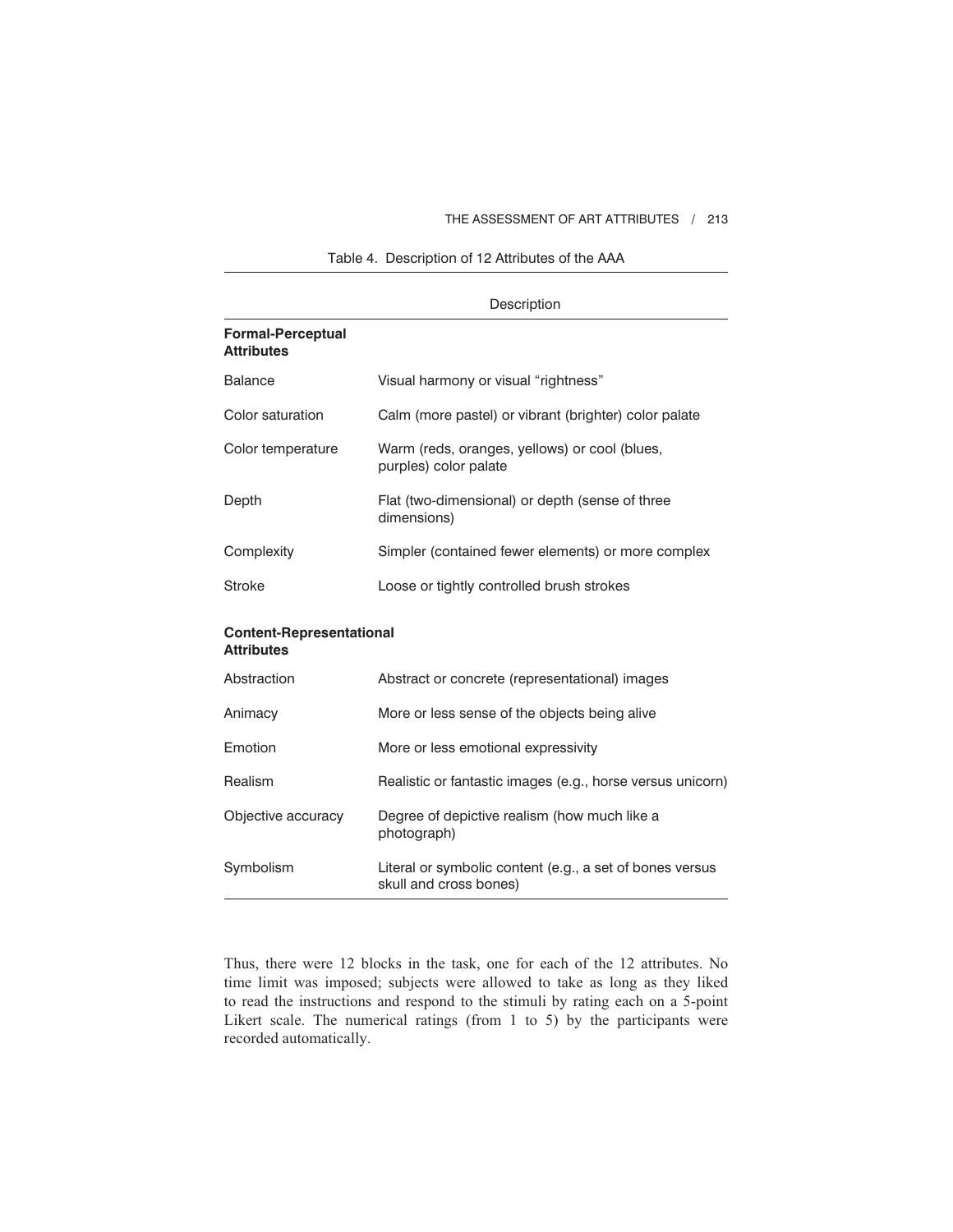214 / CHATTERJEE ET AL.



Figure 1. Examples of training slide used to familiarize participants with the attributes of Depth and Abstraction.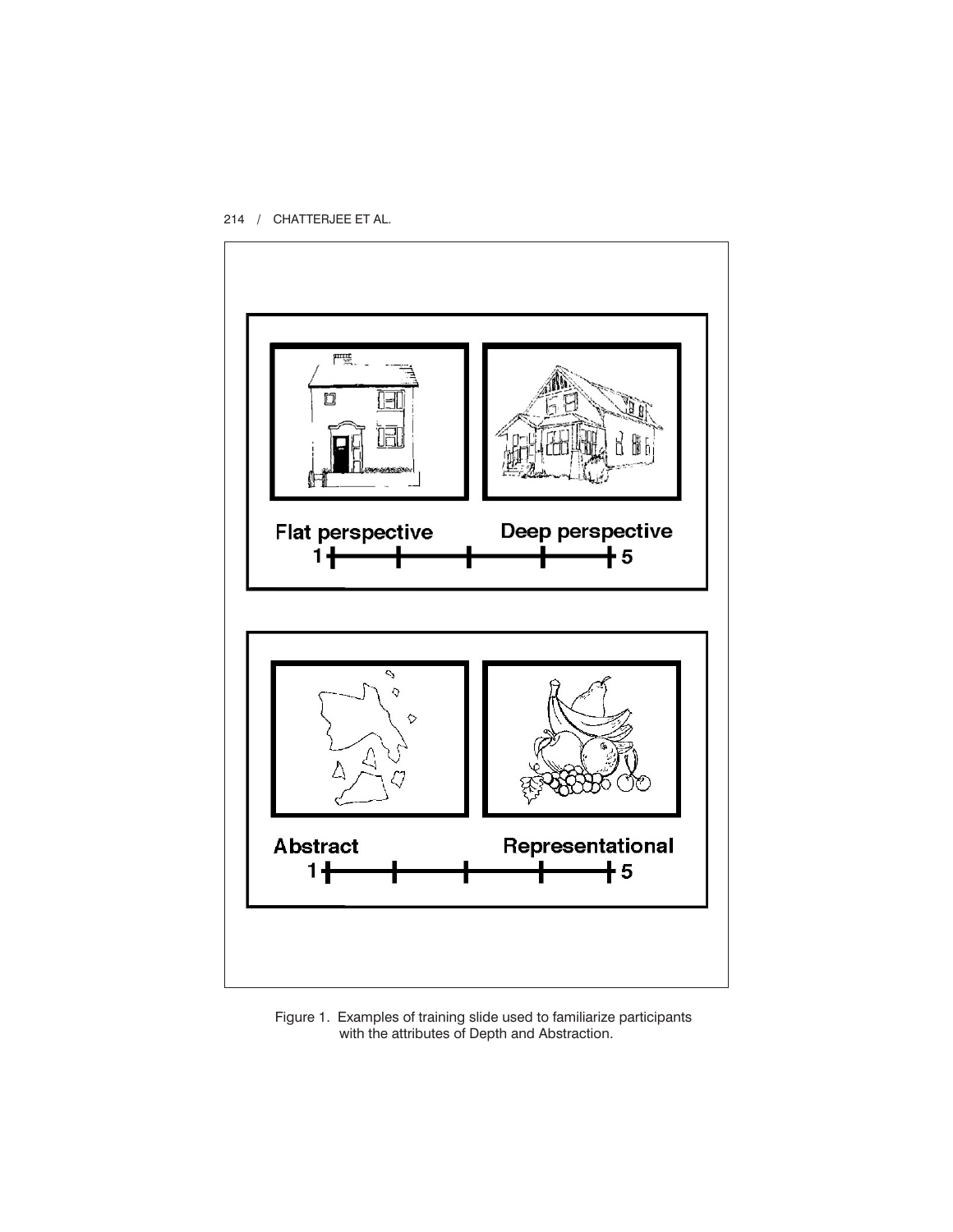#### THE ASSESSMENT OF ART ATTRIBUTES / 215

# **Data Analysis**

For each painting we calculated the mean scores for all 12 attributes reported by the naïve and by the experienced groups. Figure 2 shows examples of scores on the attributes of Depth and Abstraction as judged by the experienced group. Using the mean rating, all 24 paintings were rank ordered from lowest to highest for each attribute. Figure 3 shows this rank ordering of the attributes of Depth and Abstractness, again as judged by the experienced group. Thus, each attribute was designated by a unique order of the 24 paintings for the two participant groups. We then used Spearman's Rho, as a non-parametric measure of correlation, to assess how well an individual participant's ratings for a given attribute correlated with the group mean. Thus, we were able to quantify the extent of agreement within each group, the higher the correlation coefficient the greater the agreement.

To test the hypothesis that artistic experience affects perception of art, we examined how well the rank order of these paintings for each attribute as judged by the naïve and the experienced groups correlated. Low correlation coefficients would suggest that the groups differed in their sensitivity to parametric variations of these attributes across the paintings. Additionally, we examined whether the mean correlations differed across the groups in two ways. First, participants' Spearman rank correlations for each attribute were compared using independentsample *t*-tests. If the mean correlations were higher for the experienced than the naïve group, one would infer that experience with art confers greater agreement in the assessment of attributes in these paintings. Second, Spearman rank correlations were treated as Pearson coefficients and Fisher transformations were applied to test for group correlation differences (Myers & Sirois, 2006).

## **RESULTS**

We found high degrees of agreement based on Spearman's Rho correlation coefficients for each of the attributes in the AAA (Table 5). For the naïve group correlation coefficients ranged from a high of 0.807 in assessing Abstractness to a low of 0.486 for balance. Similarly, for the experienced group, correlation coefficients ranged from a high of 0.850 in assessing abstractness to a low of 0.587 for balance.

Reliability of all the scales was verified by comparing the first 30 naïve subjects' ratings and the second 30 naïve subjects' ratings using Cronbach's alpha test of reliability,  $\alpha = 0.961$ .

Comparison of the ratings by the naïve and experienced groups were correlated highly, ranging from 0.982 for color saturation to 0.775 for emotionality. The two groups were also tested for significant differences in their mean agreement scores. A direct test for differences between the groups on each attribute revealed only minimal differences. When controlled for multiple comparisons,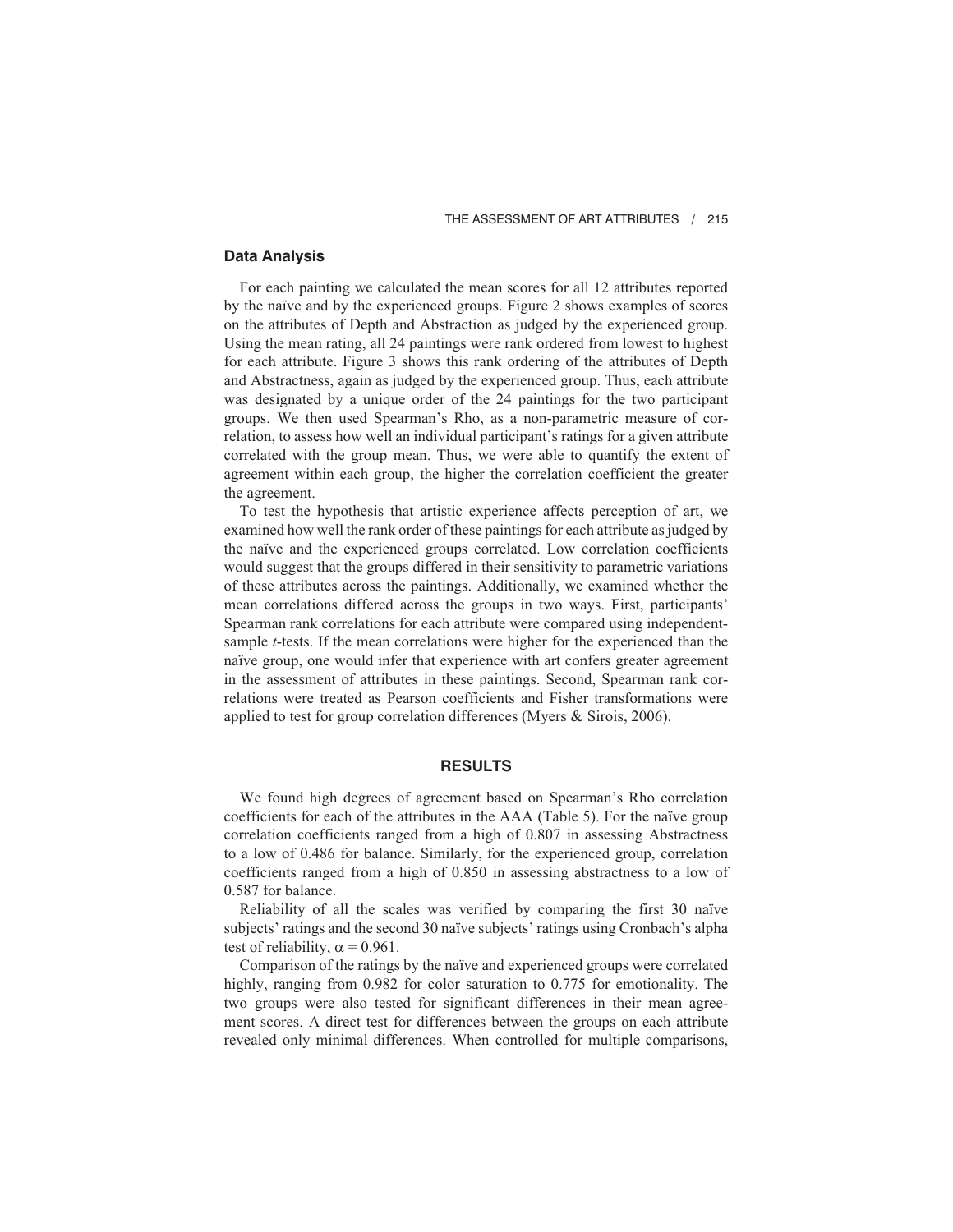



Figure 2. The average ratings for the attributes of Depth and Abstraction made by art experienced participants on the set of 24 paintings.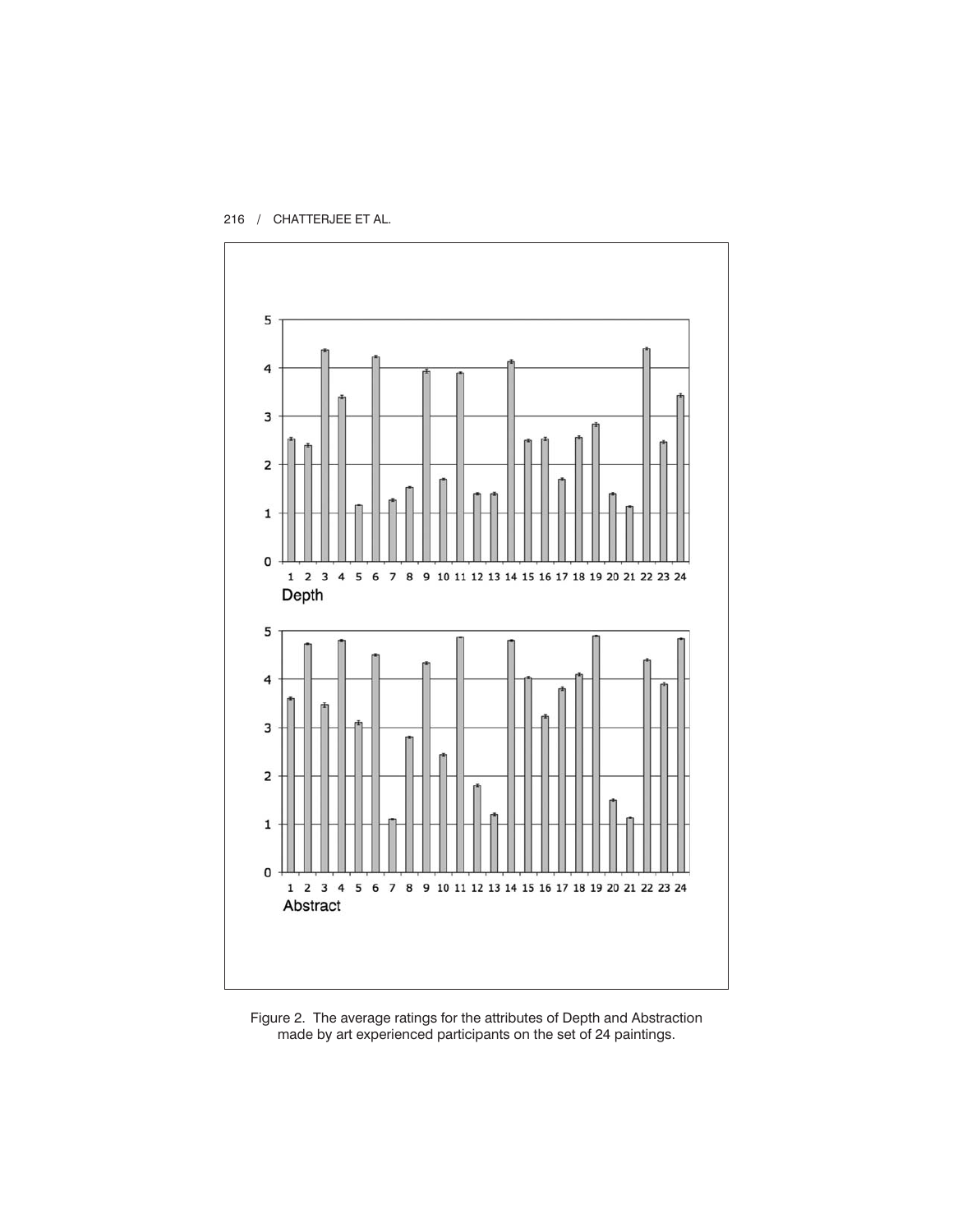

# THE ASSESSMENT OF ART ATTRIBUTES / 217

Figure 3. The rank order of 24 paintings on the attributes of Depth and Abstraction as judged by art experienced participants.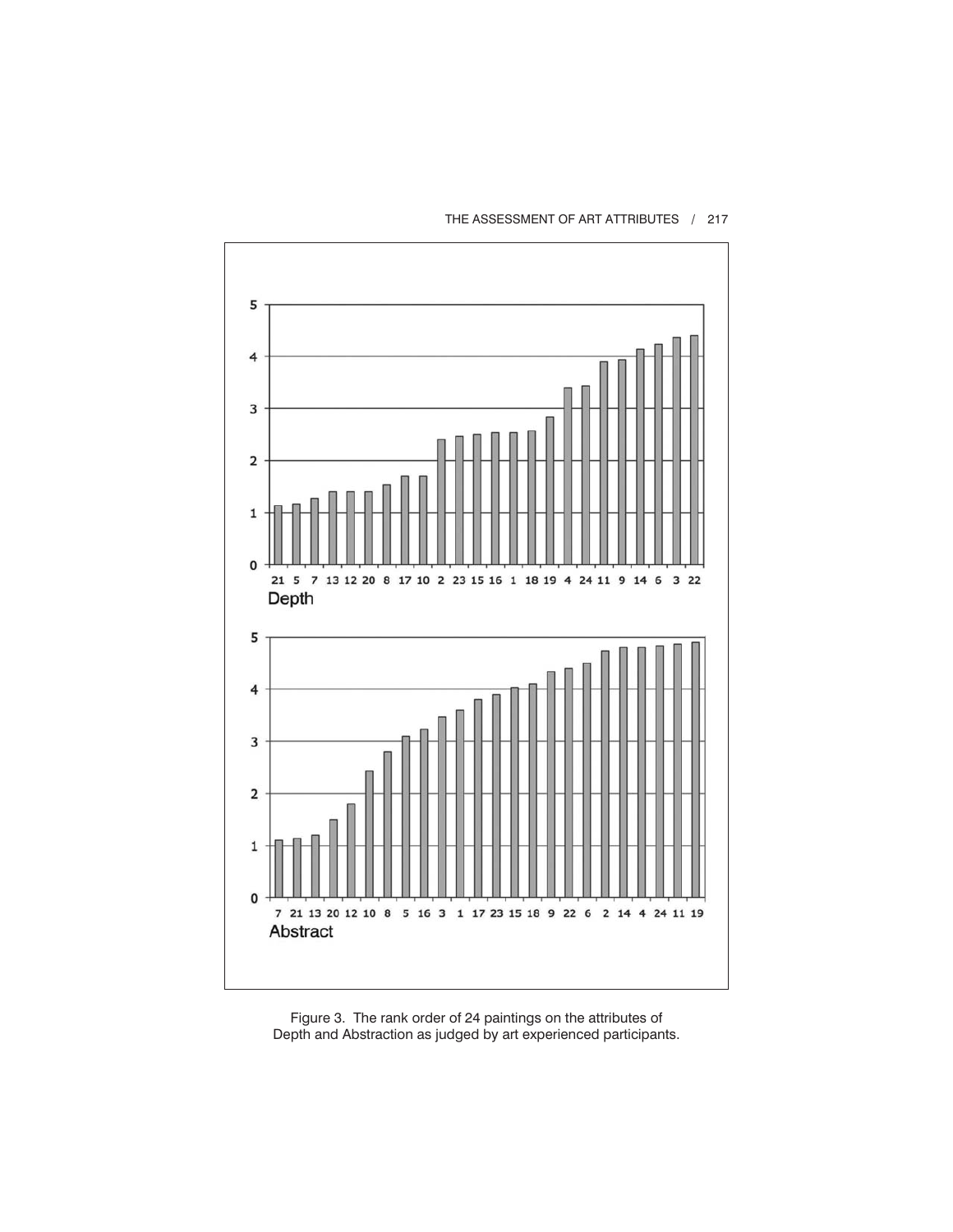|                    |                                 |                                 | Table 5. AAA Results Showing Correlations of Judgment on Each Attribute and<br>Comparisons of Naïve and Experienced Participants |                                            |                                           |
|--------------------|---------------------------------|---------------------------------|----------------------------------------------------------------------------------------------------------------------------------|--------------------------------------------|-------------------------------------------|
|                    |                                 |                                 | Rank order                                                                                                                       |                                            | Z-scores for test for                     |
|                    | Spearman Rho<br>with Std. Error | Spearman Rho<br>with Std. Error | correlations between<br>the two groups,                                                                                          | $T$ statistic ( $df = 88$ )<br>testing for | differences between<br>group correlations |
| Attribute          | (naïve participants)            | experienced<br>participants)    | all at $\rho < 0.001$<br>significance                                                                                            | between groups<br>differences              | transformations<br>using Fisher           |
| Balance            | 0.49(10.03)                     | (140.04)                        | 0.92                                                                                                                             | $-1.99$ ( $p = 0.05$ )                     | $-0.31$                                   |
| Color Saturation   | $0.61$ ( $\pm 0.04$ )           | $0.74$ ( $\pm 0.03$ )           | 0.98                                                                                                                             | $-1.98$ ( $p = 0.05$ )                     | $-0.51$                                   |
| Color Temp.        | $0.63~(\pm 0.02)$               | $0.72 \quad (+0.03)$            | 0.95                                                                                                                             | $-3.11$ ( $p = 0.003$ )                    | $-0.36$                                   |
| Depth              | $0.76(\pm 0.02)$                | $0.81$ (±0.02)                  | 0.97                                                                                                                             | $-1.96$ ( $p = 0.05$ )                     | $-0.32$                                   |
| Complexity         | $0.61 (\pm 0.03)$               | $0.64$ ( $\pm 0.03$ )           | 0.97                                                                                                                             | $-0.8$ (NS)                                | $-0.11$                                   |
| Stroke             | $0.69 \; (\pm 0.05)$            | $0.78$ (±0.06)                  | 0.98                                                                                                                             | $-1.12$ (NS)                               | $-0.41$                                   |
| Abstract           | $0.81 (\pm 0.02)$               | $0.85$ (±0.02)                  | 0.98                                                                                                                             | $-1.79$ (NS)                               | $-0.30$                                   |
| Animacy            | $0.71 (\pm 0.02)$               | $0.725 \ (\pm 0.02)$            | 0.83                                                                                                                             | $-0.38$ (NS)                               | $-0.60$                                   |
| Emotion            | $0.67~(\pm 0.02)$               | $0.64$ ( $\pm 0.03$ )           | 0.78                                                                                                                             | 1.09 (NS)                                  | 0.13                                      |
| Realism            | $0.80~(\pm 0.01)$               | $0.74$ ( $\pm 0.03$ )           | 0.98                                                                                                                             | 1.43 (NS)                                  | 0.30                                      |
| Objective Accuracy | $0.74 \; (\pm 0.02)$            | $(1 + 0.02)$<br>0.75            | 0.95                                                                                                                             | $-0.34$ (NS)                               | $-0.05$                                   |
| Symbolism          | $0.63~(\pm 0.03)$               | $0.71$ ( $\pm 0.03$ )           | 0.95                                                                                                                             | $-1.90$ (NS)                               | $-0.34$                                   |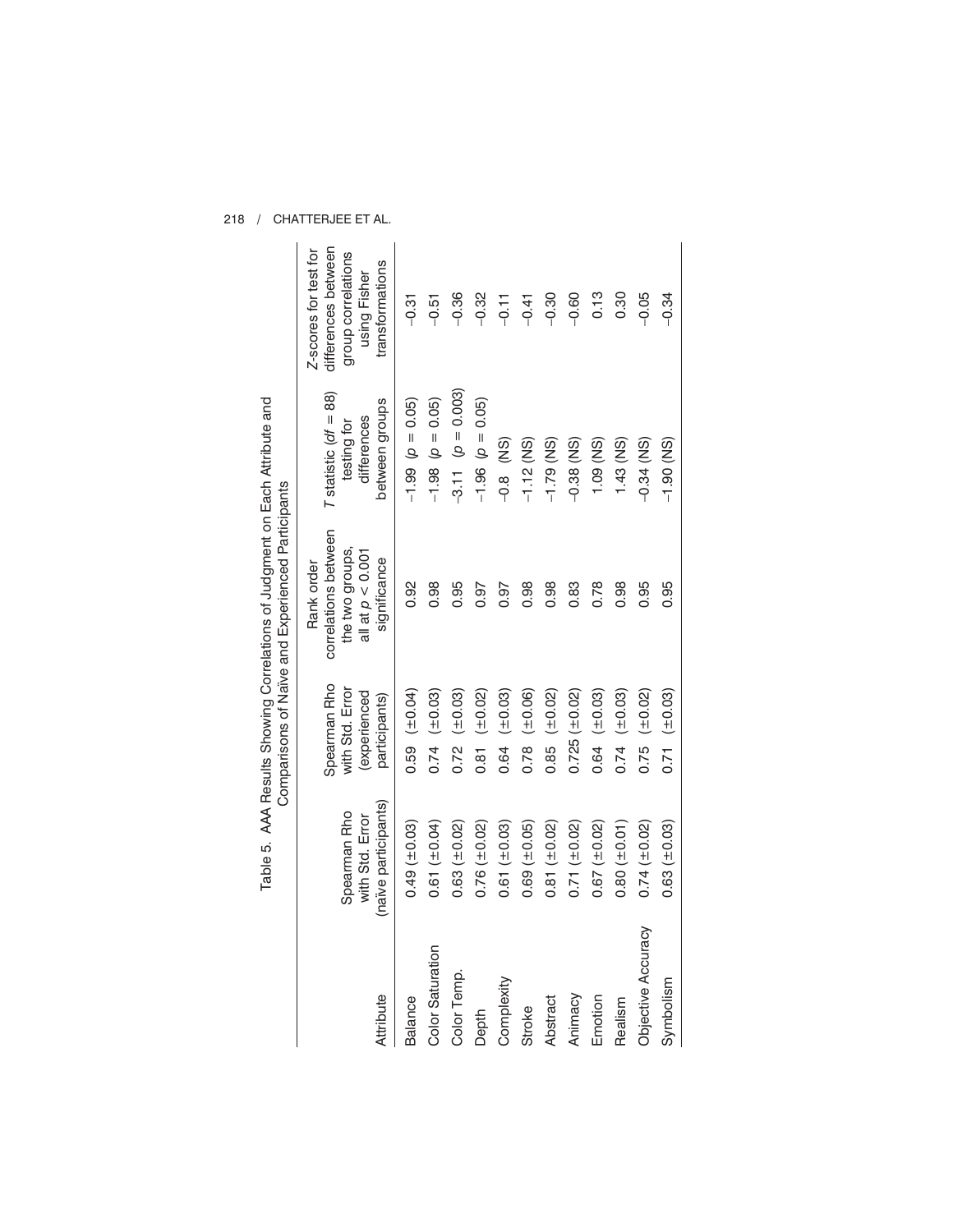the artistically experienced had higher levels of agreement only for color temperature. Three other formal-perceptual properties, color saturation, perspective and balance revealed trends in the direction of higher agreement levels among the experienced than the naïve participants. Using Fisher transformations, no statistically significant differences were found between the correlations of the naïve and the experienced participants on any of the attributes (*Z* values for differences ranging from –0.51 to 0.30).

## **DISCUSSION**

The motivation in developing the AAA was to provide an instrument that can be used to quantify attributes of visual art and advance programmatic research in the neuropsychology of art. Such quantification would permit comparisons across different artworks that could be subjected to rigorous analyses. The AAA distinguishes formal-perceptual and conceptual-representational attributes and has many potential uses.

Our main findings were the following. Artistically naïve and experienced groups both assessed art attributes with a high degree of agreement. The relative assessments by the artistically naïve and experienced were also highly correlated with each other. These robust correlations suggest that both naïve and experienced individuals are similarly sensitive in perceiving parametric variations of these attributes in artwork. Furthermore, there were no substantial and systematic differences between the inter-rater agreements on these attributes between the artistically naïve and the experienced participants. The experienced participants were in higher agreement with color temperature, and there were hints that they might have higher degrees of agreement for other formal attributes. Thus, in this context in which the artistically naïve were familiarized to each attribute using training slides, the hypothesis that experience would alter the perception of paintings was not generally confirmed. As a practical matter, these results suggest that in future studies one need not be greatly concerned about enrolling experienced rather than naïve raters to assess descriptive attributes. That is not to say that artistically experienced individuals might not weigh these attributes differently than naïve individuals in determining their preference or interest in artwork.

Given the high inter-rater agreement in assessing art attributes we think the AAA will be a useful instrument in neuropsychological studies addressing both the production and perception of art. At the production end, studies are underway to assess changes in artistic styles and content following focal brain injury. For example, Katherine Sherwood has continued to paint following a left hemisphere stroke. Her paintings following her stroke are thought to be more abstract and have been highly regarded by critics (Waldman, 2000; see Chatterjee, 2006, for other examples of change in artistic styles and content following neurological disease). Our strategy is to use the AAA as a way to familiarize individuals on the assessment of these attributes and then have them rate her paintings on each of these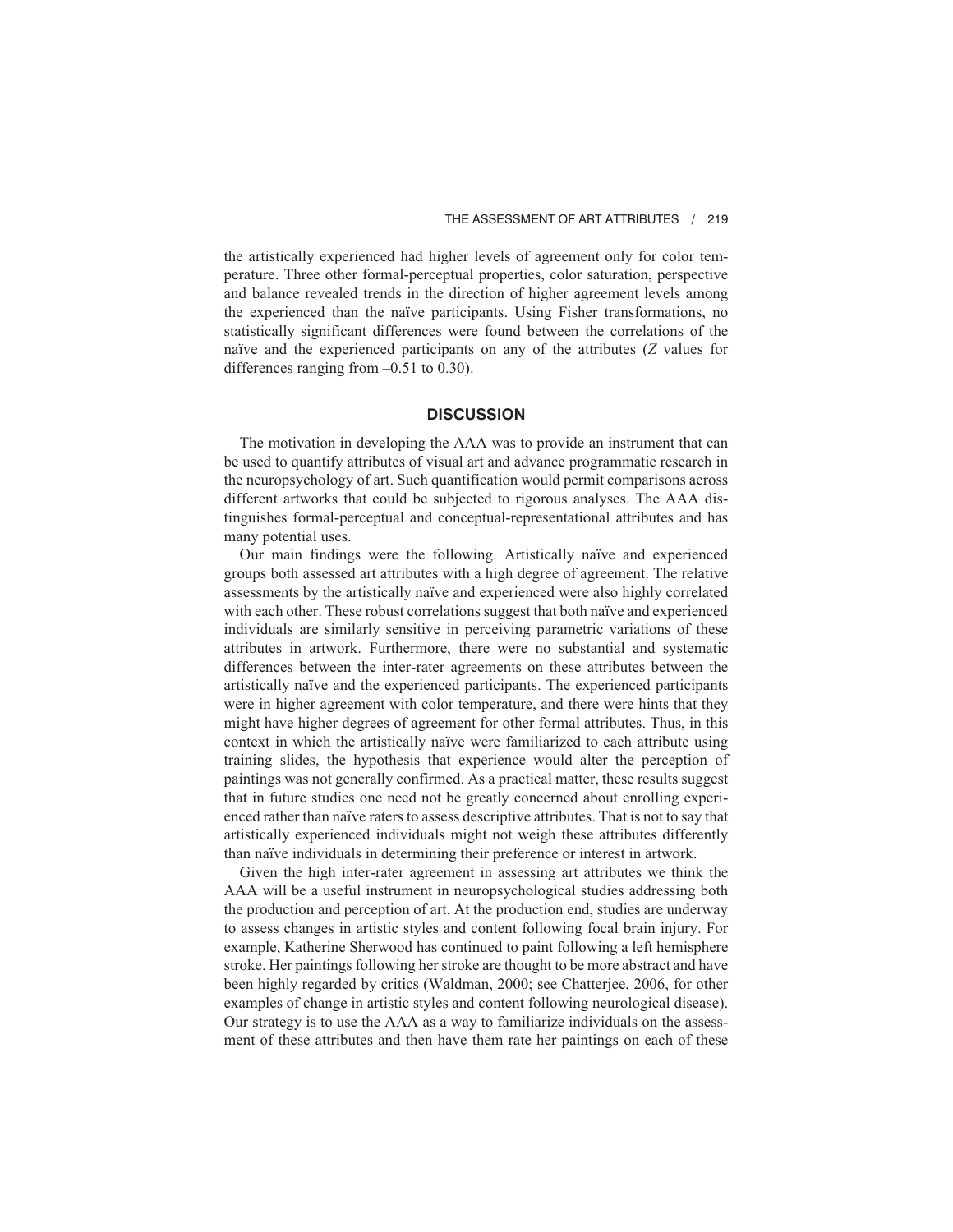attributes while they are blinded to whether a given painting was done before or after her brain injury. Thus, one could then test the hypothesis that specific attributes in her artwork changed following brain damage.

In addition to assessing change in artistic styles and content following stroke, one could also assess change over time in artists with gradually progressive disease (Halpern, Ly, Elkin-Frankston, & O'Connor, 2008). For example, de Kooning continued to paint after the onset of his Alzheimer's disease. These later works were considered by some to be pared down examples that retained the essence of his abstraction style (Garrels, 1995). Other people with Alzheimer's disease have been observed to produce more abstract paintings as their disease advances (Crutch, Isaacs, & Rossor, 2001; Maurer & Prvulovic, 2004; Miller & Hou, 2004). By contrast, people with fronto-temporal dementias have been observed to continue to produce highly representational work (Miller, Cummings, Mishkin, Boone, Prince, Ponton, et al., 1998). The AAA could easily be applied to assess longitudinal changes of such attributes of artwork as disease progresses or to compare the stylistic changes across different dementia types.

Almost nothing is known about the perception of artwork in individuals with neurologic disease. Certainly, brain damage would affect the perception of art. We are currently enrolling groups of individuals with focal brain damage and having them take the AAA. The fact that naïve participants were sensitive to parametric variations of these attributes is helpful, given that most people with brain damage are unlikely to be artistically experienced. The degree of deviation from healthy participant's ratings on these attributes would be a measure of their perceptual "deficit." Quantifying these deficits would allow us to determine which brain structures when damaged are most closely associated with these deficits. Such analysis will let us test the hypothesis that the perception of art involves distributed brain networks and start identifying what those networks might be.

We have emphasized the merits of the AAA (componential analysis, quantification, potential applications). However, we should also be clear about it limits. Four limits come to mind. The first is one of comprehensiveness. We chose specific attributes to be assessed in this instrument. Some might object to these choices and feel that other important attributes have been ignored. While we cannot guarantee the comprehensiveness of our assessment, the approach we have outlined could easily be used to incorporate additional attributes. Second, the quantitative properties of the AAA are probably influenced by the specific 24 paintings we chose. A different set of paintings might have different statistical properties. For example, agreement among participants for this set of paintings was lowest for balance. We suspect that the lower agreement was because the distribution of balance ratings was relatively compressed as compared to other attributes. Selecting artwork by accomplished artists meant that few pieces were very poorly balanced. Third, our finding that art experience did not substantially or systematically influence the perception of these attributes, as we have alluded to, may be a function of the level of experience in our group. It remains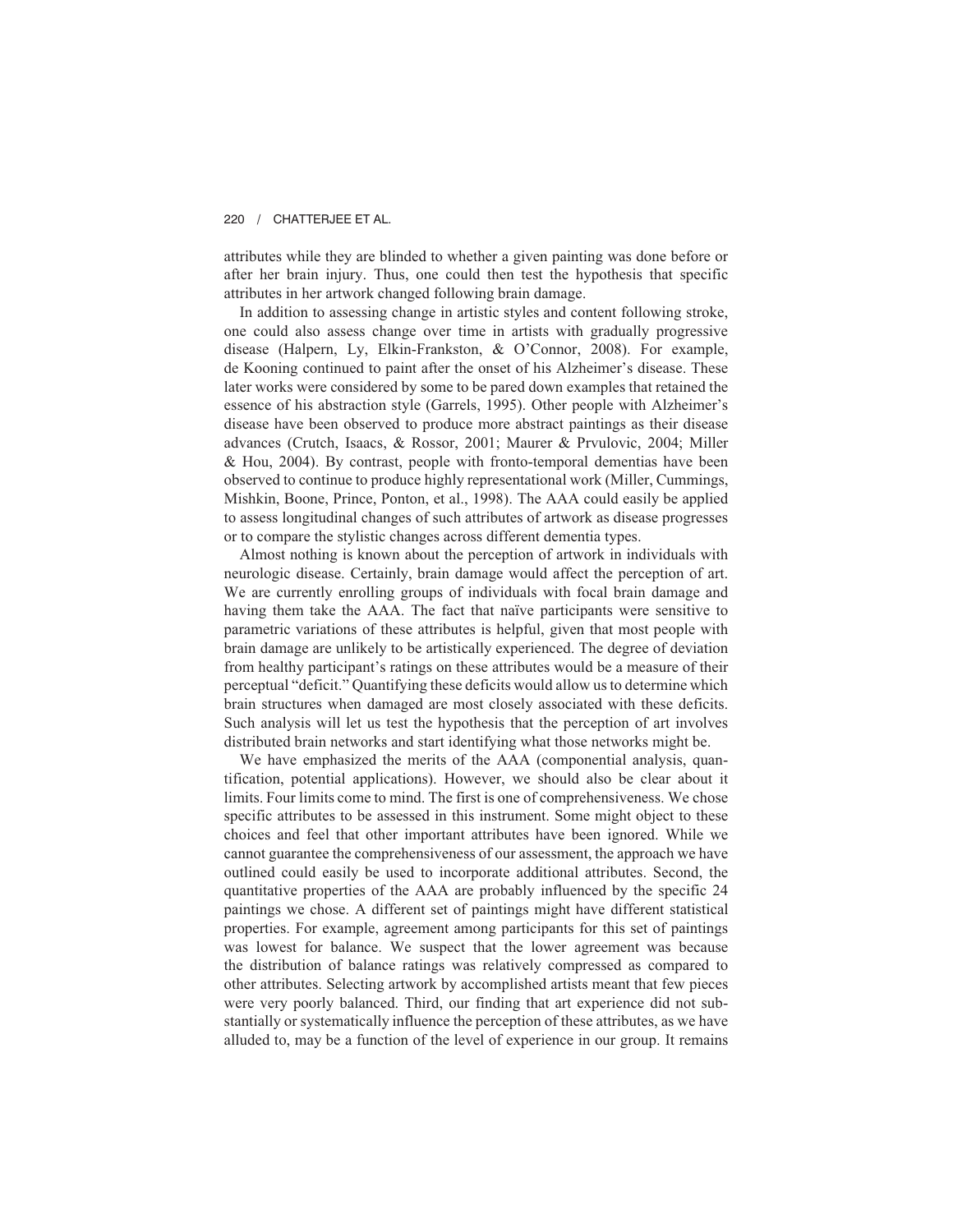possible that very highly experienced individuals, such as museum curators, professional artists and art critics, might rate these attributes differently than naïve subjects.

The final limitation is really an objection to the entire research program and its underlying assumptions. One might consider the componential analysis, quantification, and desire to map art to its biology an abomination. On this view, the merging of art and science is a category mistake. The very reduction and quantification of behavior needed for science robs art of its animating spirit. This objection is not specific to the AAA. Rather it is a deep objection to all of empirical and experimental aesthetics, dating back to Fechner (1876).

## **REFERENCES**

- Augustin, M. D., & Leder, H. (2006). Art expertise: A study of concepts and conceptual spaces. *Psychology Science, 48*, 135-156.
- Bogousslavsky, J. (2005). Artistic creativity, style, and brain disorders. *European Neurology, 54*, 103-111.
- Bogousslavsky, J., & Boller, F. (2005). *Neurological disorders in famous artists*. Basel: Karger.
- Chatterjee, A. (2004a). Prospects for a cognitive neuroscience of visual aesthetics. *Bulletin of Psychology and the Arts, 4*, 55-59.
- Chatterjee, A. (2004b). The neuropsychology of visual artists. *Neuropsychologia, 42*, 1568-1583.
- Chatterjee, A. (2006). The neuropsychology of visual art: Conferring capacity. *International Review of Neurobiology, 74*, 39-49.
- Child, I. L. (1962). Personal preferences as an expression of aesthetic sensitivity. *Journal of Personality, 30,* 496-512.
- Crutch, S., Isaacs, R., & Rossor, M. (2001). Some workmen can blame their tools: Artistic change in an individual with Alzheimer's disease. *Lancet, 347*, 1096-1098.
- Cupchik, G. C., & Gebotys, R. (1988). The experience of time, pleasure, and interest during aesthetic episodes. *Empirical Studies of the Arts, 6*, 1-12.
- Eysenck, H. J. (1983). A new measure of 'good taste' in visual art. *Leonardo, 16*(3), 229-231.
- Fechner, G. (1876). *Vorschule der Aesthetik*. Leipzig: Breitkopf & Hartel.
- Garrels, G. (1995). Three toads in the garden: Line, color, and form. In *Willem de Kooning. The late paintings, The 1980s* (pp. 9-37). Minneapolis and San Francisco: Museum of Modern Art and Walker Arts Center.
- Halpern, A., Ly, J., Elkin-Frankston, S., & O'Connor, M. (2008). "I know what I like": Stability of aesthetic preference in Alzheimer's patients. *Brain and Cognition, 66*, 65-72.
- Hekkert, P., & van Wieringen, P. C. W. (1996a). Beauty in the eye of expert and nonexpert beholders: A study in the appraisal of art. *American Journal of Psychology, 109*, 389-407.
- Hekkert, P., & van Wieringen, P. C. W. (1996b). The impact of level of expertise on the evaluation of original and altered versions of post-impressionistic paintings. *Acta Psychologica, 94*(2), 117-131.